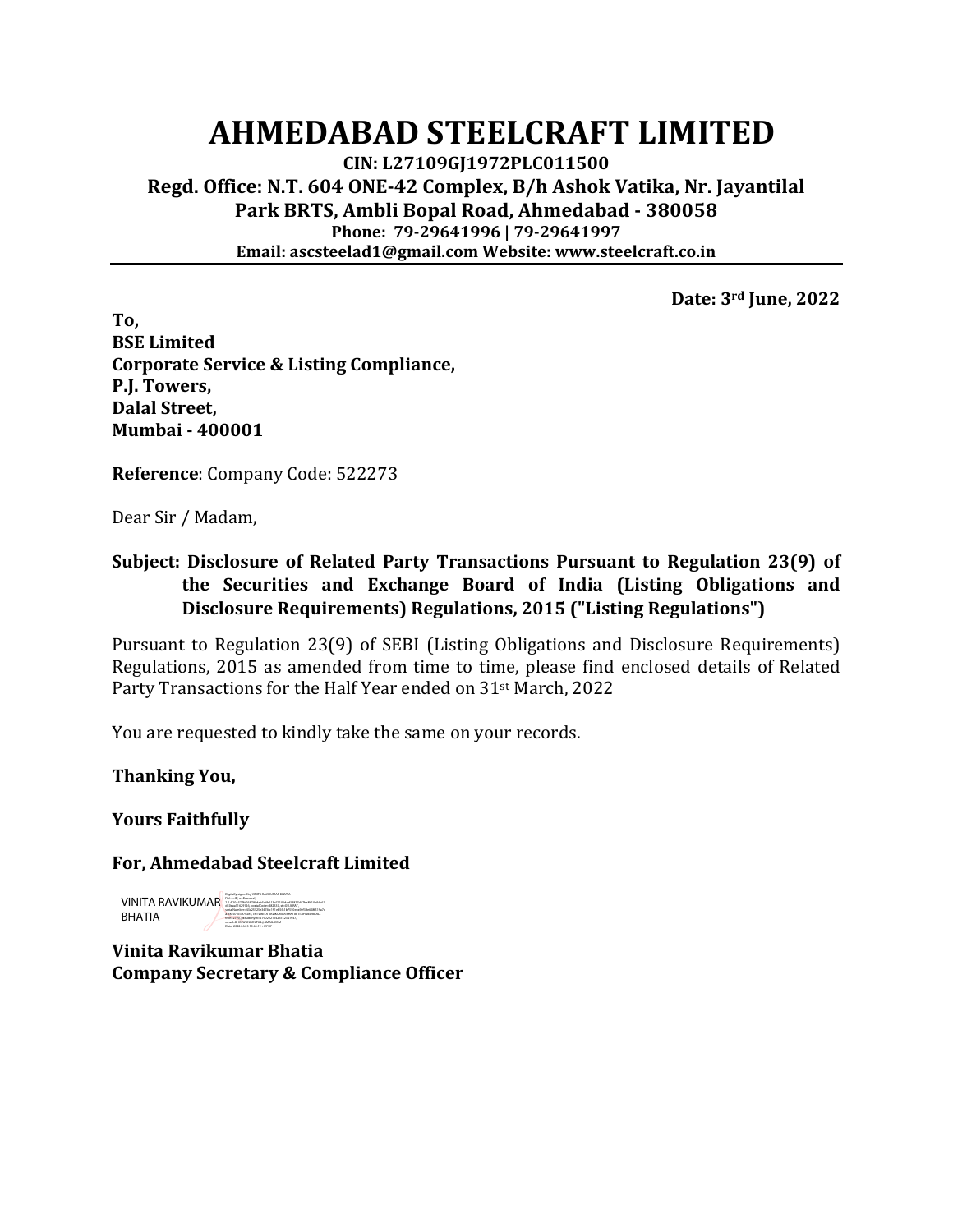# AHMEDABAD STEELCRAFT LTD.



CIN : L271 09GJ1 972PLC01 1 500 Regd. Office : 604, North Tower, One-42 Complex, B/h. Ashok Vatika, Nr. Jayantilal Park BRTS, Ambli Bopal Road, Ahmedabad - 380 058, India.<br>Phone: 91-79-29641996 / 1997 E-mail: ascsteelad1@gmail.com

E-mail: ascsteelad1@gmail.com Web : www.steelcraft.co.in

### Disclosure of Related Party Transactions for half year ended 31<sup>st</sup> March 2022.

#### I. LIST OF RELATED PARTIES

| Sr. No.   | Relationship                | <b>Name of Related Party</b>                        |  |  |
|-----------|-----------------------------|-----------------------------------------------------|--|--|
| A.        | Directors & Key             | Anand V. Shah - CEO<br>$\bullet$                    |  |  |
|           | <b>Managerial Personnel</b> | Darshan A. Jhaveri - Managing Director<br>$\bullet$ |  |  |
|           | (KMP)                       | Anand N. Jhaveri - Whole Time Director<br>$\bullet$ |  |  |
|           |                             | Shashank I. Shah - Whole Time Director              |  |  |
|           |                             | Viral A. Jhaveri - CFO                              |  |  |
|           |                             | Nitaben G. Shah - Whole Time Director<br>$\bullet$  |  |  |
|           |                             | Kartikeya S. Shah - Non-Executive Director          |  |  |
|           |                             | Aniruddh D. Jhaveri - Non-Executive                 |  |  |
|           |                             | Director                                            |  |  |
|           |                             | Vinita R. Bhatia(Maiden Name: Vinita B.             |  |  |
|           |                             | Bhojwani) - Company Secretary                       |  |  |
| <b>B.</b> | <b>Associate Company</b>    | Lightworks LLC                                      |  |  |
|           |                             |                                                     |  |  |
| C.        | <b>Enterprise in which</b>  | Aavkar Project - Ambawadi<br>$\bullet$              |  |  |
|           | <b>KMP</b> have significant | Aavkar Project - Paldi<br>$\bullet$                 |  |  |
|           | influence                   | <b>Aavkar Realty</b><br>$\bullet$                   |  |  |
|           |                             | Tesla Properties LLP.<br>٠                          |  |  |
|           |                             | <b>Endor Properties LLP</b>                         |  |  |
|           |                             | <b>Viewport Properties LLP</b><br>۰                 |  |  |
|           |                             | <b>Farpoint Properties LLP</b>                      |  |  |
|           |                             | <b>Voyager Properties LLP</b><br>۰                  |  |  |
|           |                             | Aavkar Project - Paldi<br>$\bullet$                 |  |  |
|           |                             | Crusade Project LLP<br>$\bullet$                    |  |  |
|           |                             | Amaya Proserve LLP                                  |  |  |
|           |                             | <b>Travis Properties LLP</b>                        |  |  |
|           |                             | <b>Medusa Properties LLP</b>                        |  |  |

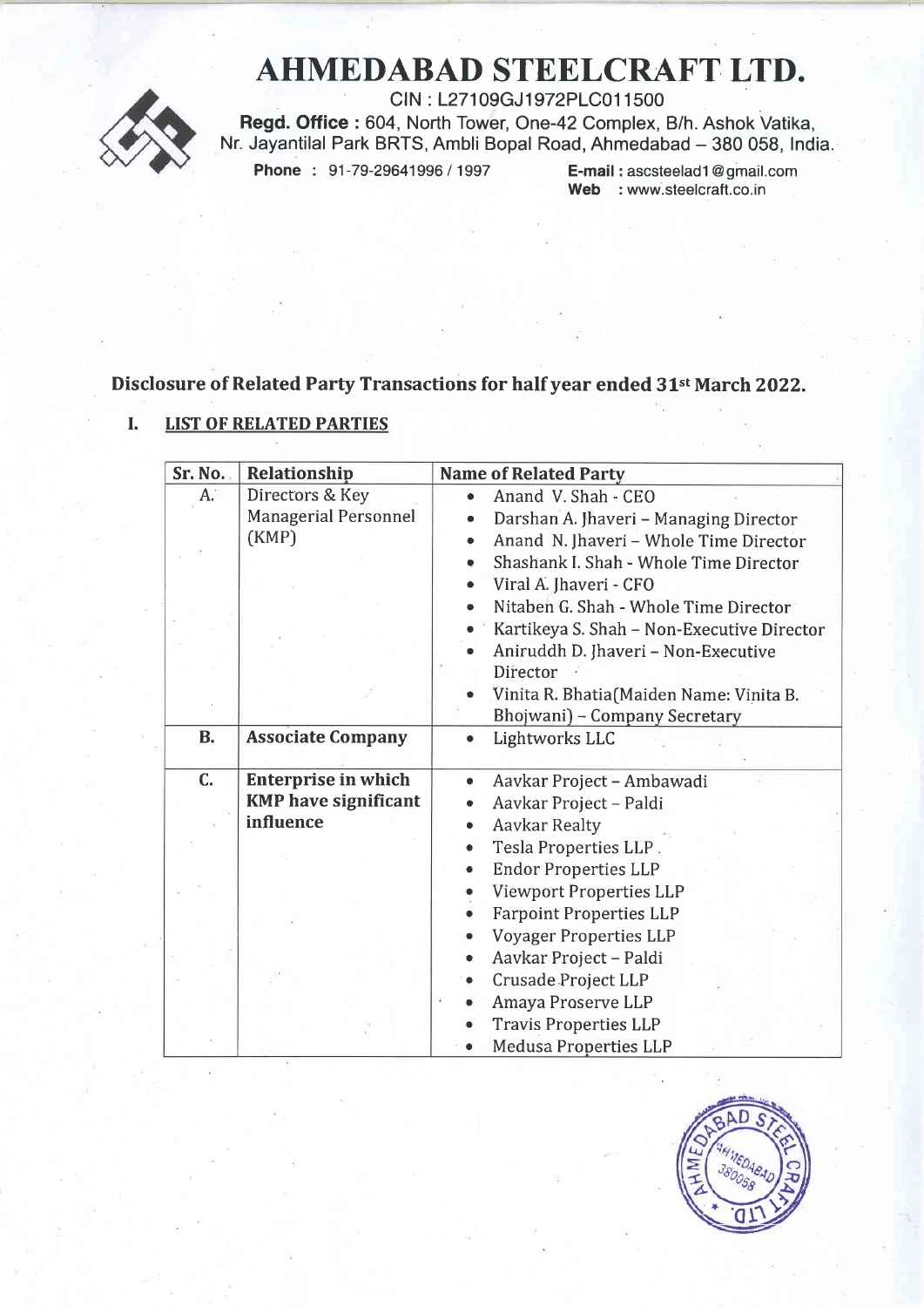## II. TRANSACTIONS & BALANCE WITH RELATED PARTIES FOR THE HALF YEAR ENDED ON 31<sup>st</sup> March 2022.

| Sr.<br>No.       | <b>Name of Related Party</b>   | <b>Nature of</b><br><b>Transaction</b> | <b>Transaction</b><br>during the six | <b>Amount of</b><br>outstanding |
|------------------|--------------------------------|----------------------------------------|--------------------------------------|---------------------------------|
|                  |                                |                                        | months ended 31st                    | balances as on                  |
|                  |                                |                                        | <b>March 2022</b>                    | 31st March 2022                 |
|                  |                                |                                        | (Oct 2021 to                         |                                 |
|                  |                                |                                        | <b>March 2022)</b>                   |                                 |
| 1.               | Anand V. Shah                  | Remuneration                           | 3,60,000                             |                                 |
| $\overline{2}$ . | Darshan A. Jhaveri             | Remuneration                           | 3,60,000                             |                                 |
| 3.               | Anand N. Jhaveri               | Remuneration                           | 3,60,000                             |                                 |
| 4.               | Shashank I. Shah               | Remuneration                           | z.<br>3,60,000                       |                                 |
| $\overline{5}$ . | Viral A. Jhaveri               | Remuneration                           | Ø.<br>3,60,000                       |                                 |
| 6.               | Nitaben G. Shah                | Remuneration                           | 3,60,000                             |                                 |
| 7.               | Kartikeya S. Shah              | <b>Sitting Fees</b>                    | 60000                                |                                 |
| 8.               | Aniruddh D. Jhaveri            | <b>Sitting Fees</b>                    | 40000                                |                                 |
| 9.               | Vinita R. Bhatia               | Remuneration                           | 1,21,800                             |                                 |
|                  | (Maiden Name: Vinita B.        |                                        |                                      |                                 |
|                  | Bhojwani)                      |                                        |                                      |                                 |
| 10.              | Lightworks LLC                 | Loan Given                             |                                      | 1,84,10,458 Dr                  |
|                  |                                | Foreign Currency                       | 3,76,418                             |                                 |
|                  |                                | Fluctuation                            |                                      |                                 |
| 11.              | Aavkar Project - Ambawadi      | Holding in the Firm                    | $(-) 222$                            | 1,27,913 Dr                     |
|                  |                                |                                        |                                      |                                 |
| 12.              | <b>Aavkar Realty</b>           | Holding in the Firm                    | 8,20,328                             | 97,78,739 Dr                    |
|                  |                                | Income tax disallowed                  | 1,17,794                             |                                 |
|                  |                                | Capital received back/                 | 1,73,32,504                          |                                 |
|                  |                                | Profit received                        |                                      |                                 |
| 13.              | <b>Tesla Properties LLP</b>    | Holding in the Firm                    | 57,120                               | 2,64,58,315 Dr                  |
|                  |                                | Capital received back                  | $(-)$ 4,687                          |                                 |
| 14.              | <b>Endor Properties LLP</b>    | Holding in the Firm                    | $(-) 1,555$                          |                                 |
|                  |                                | Capital received back                  |                                      |                                 |
| 15.              | <b>Viewport Properties LLP</b> | Holding in the Firm                    | 8,42;854                             | 10,95,584 Dr                    |
|                  |                                | Capital received back                  | 13,10,005                            |                                 |
| 16.              | <b>Farpoint Properties LLP</b> | Holding in the Firm                    | 9,57,741                             | 3,93,868 Dr                     |
|                  |                                | Capital received back                  | 24,58,606                            |                                 |
| 17.              | <b>Voyager Properties LLP</b>  | Holding in the Firm                    | 61,210                               | 8,81,455 Dr                     |
|                  |                                | Capital received back                  | 3,28,982                             |                                 |
| 18.              | Aavkar Realty - Paldi          | Holding in the Firm                    | 6,03,436                             | 6,11,969 Dr                     |
|                  |                                | Capital received back                  | 37,58,000                            |                                 |
|                  |                                | Income tax disallowed                  | 11,609                               |                                 |